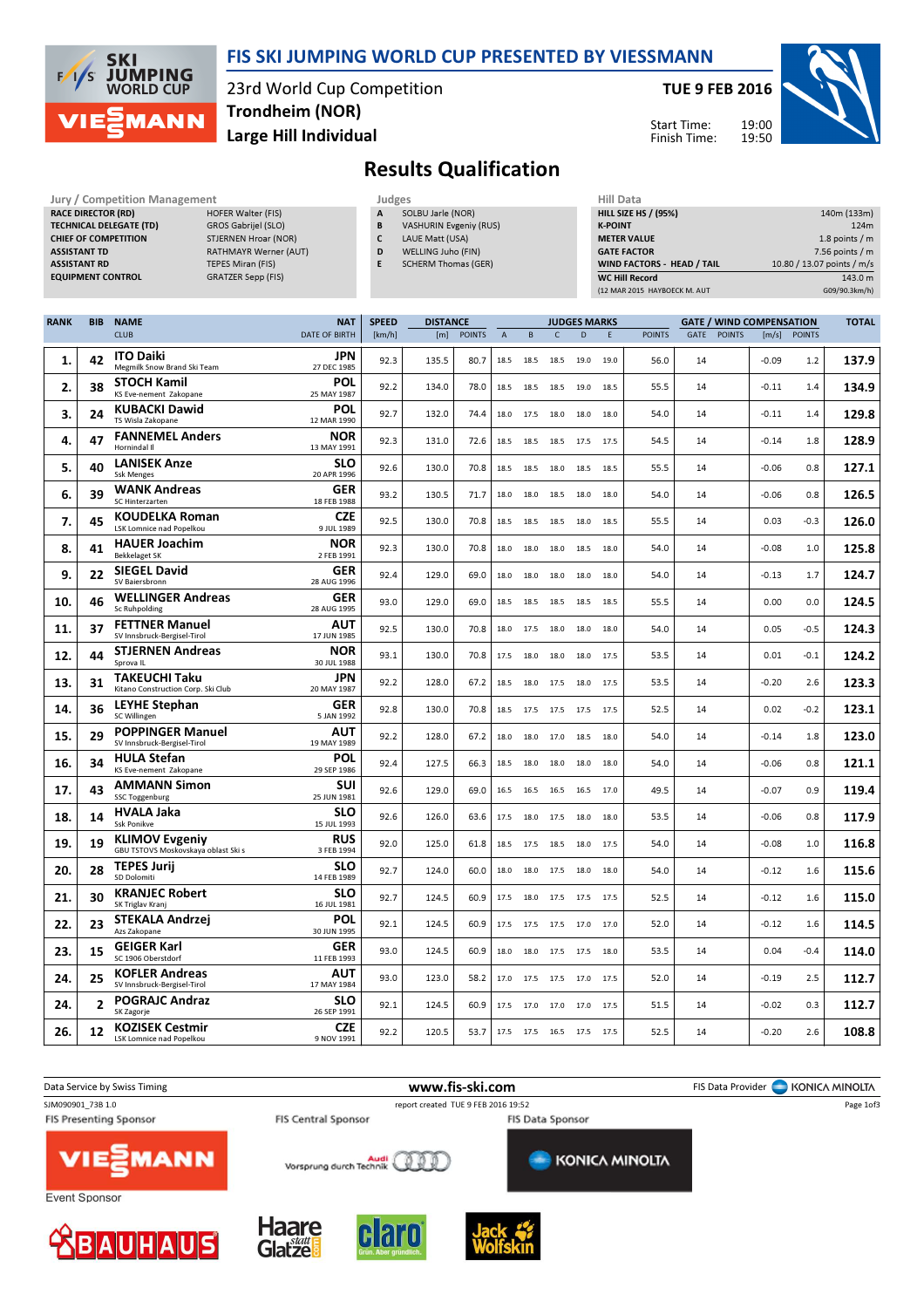



23rd World Cup Competition Large Hill Individual Trondheim (NOR)

TUE 9 FEB 2016

Start Time: Finish Time:



### Results Qualification

| <b>RANK</b>  | <b>BIB</b>               | <b>NAME</b>                                                    | <b>NAT</b>                | <b>SPEED</b> | <b>DISTANCE</b> |               |                |           |              | <b>JUDGES MARKS</b>      |      |               |      | <b>GATE / WIND COMPENSATION</b> |         |               | <b>TOTAL</b> |
|--------------|--------------------------|----------------------------------------------------------------|---------------------------|--------------|-----------------|---------------|----------------|-----------|--------------|--------------------------|------|---------------|------|---------------------------------|---------|---------------|--------------|
|              |                          | <b>CLUB</b>                                                    | <b>DATE OF BIRTH</b>      | [km/h]       | [m]             | <b>POINTS</b> | $\overline{A}$ | B         | $\mathsf{C}$ | D                        | E    | <b>POINTS</b> | GATE | <b>POINTS</b>                   | [m/s]   | <b>POINTS</b> |              |
| 27.          | 32                       | <b>DESCOMBES SEVOIE Vincent</b><br>Douanes - Chamonix          | <b>FRA</b><br>9 JAN 1984  | 92.3         | 122.5           | 57.3          | 17.0           | 17.5      | 16.0         | 16.0                     | 17.0 | 50.0          | 14   |                                 | $-0.11$ | 1.4           | 108.7        |
| 28.          | 21                       | SAKUYAMA Kento<br>Kitano Construction Corp.Ski Team            | JPN<br>3 JUL 1990         | 92.1         | 121.5           | 55.5          | 17.5           | 17.0      | 16.5         | 16.5                     | 17.0 | 50.5          | 14   |                                 | -0.16   | 2.1           | 108.1        |
| 29.          | 9                        | <b>KLUSEK Bartlomiej</b><br>LKS Klmczok Bystra                 | <b>POL</b><br>15 JAN 1993 | 92.1         | 122.0           | 56.4          | 17.5           | 17.0      | 17.5 17.0    |                          | 16.5 | 51.5          | 14   |                                 | 0.20    | $-2.2$        | 105.7        |
| 30.          | 17                       | <b>BOYD-CLOWES Mackenzie</b><br>Altius Nordic Ski Club         | CAN<br>13 JUL 1991        | 92.4         | 121.5           | 55.5          | 17.0           | 17.0      | 17.0         | 17.5                     | 17.0 | 51.0          | 14   |                                 | 0.10    | $-1.1$        | 105.4        |
| 31.          | 4                        | <b>EGLOFF Luca</b><br>Grabserberg                              | SUI<br>6 JUN 1995         | 92.7         | 121.0           | 54.6          | 17.0           | 17.0      | 16.5         | 17.0 17.0                |      | 51.0          | 14   |                                 | 0.10    | $-1.1$        | 104.5        |
| 32.          | 13                       | <b>ITO Kenshiro</b><br>Megmilk Snow Brand Ski Team             | JPN<br>8 JAN 1990         | 92.4         | 118.5           | 50.1          |                | 17.0 17.0 |              | 17.5 17.5 17.5           |      | 52.0          | 14   |                                 | $-0.15$ | 2.0           | 104.1        |
| 32.          | $\overline{\phantom{a}}$ | <b>TOCHIMOTO Shohei</b><br>Megmilk Snow Brand Ski Team         | JPN<br>21 DEC 1989        | 91.5         | 118.5           | 50.1          |                | 17.0 17.5 |              | 16.5 17.5 17.5           |      | 52.0          | 14   |                                 | $-0.15$ | 2.0           | 104.1        |
| 34.          | 35                       | JANDA Jakub<br>Dukla Liberec                                   | <b>CZE</b><br>27 APR 1978 | 92.5         | 118.0           | 49.2          |                | 17.0 17.5 |              | 17.5 17.5 17.5           |      | 52.5          | 14   |                                 | $-0.17$ | 2.2           | 103.9        |
| 35.          | 6                        | <b>ALEXANDER Nicholas</b><br>Lebanon Outing Club               | USA<br>24 AUG 1988        | 92.0         | 119.0           | 51.0          | 16.0           | 17.0      | 17.0         | 17.0 17.0                |      | 51.0          | 14   |                                 | $-0.05$ | 0.7           | 102.7        |
| 36.          | 27                       | <b>HILDE Tom</b><br>Asker Skiklubb                             | <b>NOR</b><br>22 SEP 1987 | 92.4         | 118.5           | 50.1          |                | 17.5 17.0 |              | 17.0 17.5 17.0           |      | 51.5          | 14   |                                 | $-0.07$ | 0.9           | 102.5        |
| 36.          | 26                       | <b>MATURA Jan</b><br>Dukla Liberec                             | <b>CZE</b><br>29 JAN 1980 | 92.1         | 117.5           | 48.3          | 17.5           | 17.0      | 17.5         | 17.5                     | 17.5 | 52.5          | 14   |                                 | $-0.13$ | 1.7           | 102.5        |
| 38.          | 18                       | <b>HAZETDINOV Ilmir</b><br>SDUSHOR 33 MOSKOVSKAYA OBLAST - RES | RUS<br>28 OCT 1991        | 92.3         | 119.0           | 51.0          | 17.0           | 17.5      | 16.5         | 17.5                     | 17.0 | 51.5          | 14   |                                 | 0.05    | $-0.5$        | 102.0        |
| 39.          | 33                       | <b>KOT Maciej</b><br>AZS Zakopane                              | <b>POL</b><br>9 JUN 1991  | 92.8         | 117.5           | 48.3          | 17.0           | 17.0      | 16.5         | 17.0                     | 17.0 | 51.0          | 14   |                                 | $-0.14$ | 1.8           | 101.1        |
| 40.          | 16                       | <b>KORNILOV Denis</b><br>Sdushor CSP N. Novgorod Dinamo        | RUS<br>17 AUG 1986        | 91.8         | 118.5           | 50.1          |                |           |              | 17.0 17.5 16.0 17.0 17.0 |      | 51.0          | 14   |                                 | 0.07    | $-0.8$        | 100.3        |
|              | <b>Not Oualified</b>     |                                                                |                           |              |                 |               |                |           |              |                          |      |               |      |                                 |         |               |              |
| 41.          | 20                       | <b>LAMY CHAPPUIS Ronan</b><br>Bois D'amont                     | <b>FRA</b><br>10 SEP 1993 | 92.5         | 118.0           | 49.2          | 17.0           | 17.0      | 16.0         | 17.5                     | 17.0 | 51.0          | 14   |                                 | 0.01    | $-0.1$        | 100.1        |
| 42.          | 1                        | <b>BICKNER Kevin</b><br>Norge Ski Club                         | <b>USA</b><br>23 SEP 1996 | 92.6         | 118.5           | 50.1          | 17.0           | 17.0      | 16.0         | 17.0 17.0                |      | 51.0          | 14   |                                 | 0.10    | $-1.1$        | 100.0        |
| 43.          | 5.                       | <b>ZHAPAROV Marat</b><br>Ski Club VKO                          | <b>KAZ</b><br>25 AUG 1985 | 92.0         | 117.0           | 47.4          |                | 17.0 17.0 |              | 16.5 17.5                | 16.5 | 50.5          | 14   |                                 | 0.04    | $-0.4$        | 97.5         |
| 44.          |                          | <b>ZHAPAROV Radik</b><br>Shvsm Dinamo                          | <b>KAZ</b><br>29 FEB 1984 | 92.4         | 110.5           | 35.7          |                | 16.5 16.5 |              | 16.5 16.5                | 16.5 | 49.5          | 14   |                                 | 0.03    | $-0.3$        | 84.9         |
| 45.          | R                        | KIM Hyun-Ki<br>High1 Resort                                    | KOR<br>9 FEB 1983         | 91.9         | 108.5           | 32.1          | 16.0           | 16.5      | 16.5         | 16.5                     | 16.0 | 49.0          | 14   |                                 | $-0.05$ | 0.7           | 81.8         |
| 46.          | 11                       | <b>NOMME Martti</b><br>Voru Sportschool                        | <b>EST</b><br>7 AUG 1993  | 92.0         | 106.5           | 28.5          | 15.5           | 16.0      | 15.0         | 16.5                     | 16.0 | 47.5          | 14   |                                 | $-0.16$ | 2.1           | 78.1         |
| 47.          | 10                       | <b>CHOI Heung-Chul</b><br>High1 Resort                         | <b>KOR</b><br>3 DEC 1981  | 91.9         | 105.0           | 25.8          | 16.0           | 16.0      | 16.5 16.0    |                          | 16.0 | 48.0          | 14   |                                 | $-0.09$ | 1.2           | 75.0         |
| Prequalified |                          |                                                                |                           |              |                 |               |                |           |              |                          |      |               |      |                                 |         |               |              |
|              | 48                       | KASAI Noriaki<br>Tsuchiya Home Ski Team                        | <b>JPN</b><br>6 JUN 1972  | 92.3         | 137.0           | 83.4          |                |           |              |                          |      |               | 14   |                                 | $-0.17$ | 2.2           |              |
|              | 49                       | <b>TANDE Daniel Andre</b><br>Kongsberg If                      | <b>NOR</b><br>24 JAN 1994 | 92.9         | 135.0           | 79.8          |                |           |              |                          |      |               | 14   |                                 | $-0.11$ | 1.4           |              |
|              | 50                       | <b>PREVC Domen</b><br>Sk Triglav kranj                         | <b>SLO</b><br>4 JUN 1999  | 92.6         | 126.5           | 64.5          |                |           |              |                          |      |               | 14   |                                 | $-0.06$ | 0.8           |              |
|              | 51                       | <b>FREITAG Richard</b><br>SG Nickelhuette Aue                  | <b>GER</b><br>14 AUG 1991 | 92.4         | 135.0           | 79.8          |                |           |              |                          |      |               | 14   |                                 | $-0.05$ | 0.7           |              |
|              | 52                       | <b>KRAFT Stefan</b><br>SV Schwarzach-Salzburg                  | <b>AUT</b><br>13 MAY 1993 |              | <b>DNS</b>      |               |                |           |              |                          |      |               |      |                                 |         |               |              |
|              | 53                       | <b>HAYBOECK Michael</b><br>UVB Hinzenbach-Oberoesterreich      | <b>AUT</b><br>5 MAR 1991  |              | <b>DNS</b>      |               |                |           |              |                          |      |               |      |                                 |         |               |              |
|              | 54                       | <b>FORFANG Johann Andre</b><br>Tromsoe Skiklubb                | <b>NOR</b><br>4 JUL 1995  | 92.5         | 140.0           | 88.8          |                |           |              |                          |      |               | 14   |                                 | 0.09    | $-1.0$        |              |
|              | 55                       | <b>GANGNES Kenneth</b><br>Kolbukameratene IL                   | <b>NOR</b><br>15 MAY 1989 | 93.4         | 132.5           | 75.3          |                |           |              |                          |      |               | 14   |                                 | 0.03    | $-0.3$        |              |
|              |                          |                                                                |                           |              |                 |               |                |           |              |                          |      |               |      |                                 |         |               |              |